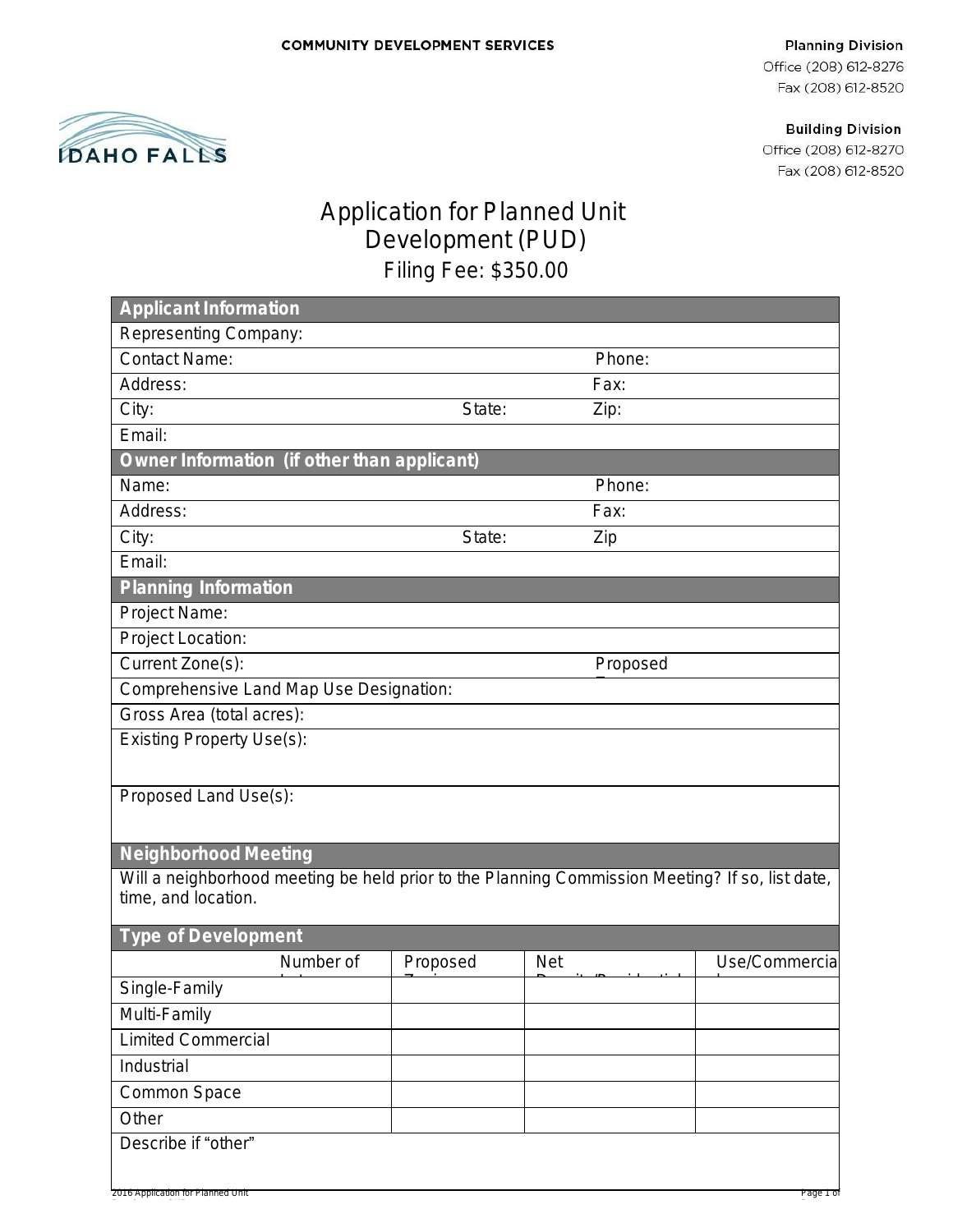#### **Checklist**

[ ] Completed Application

Form. [ ] Application

Filing Fee.

[ ] Affidavit of Legal Interest.

[ ] Development Plan, including site plan drawing, landscape plan, lighting and signage plans. [ ] Digital File of Plat in .dxf or .dwg format emailed to the City.

[ ] Development Time

Schedule. [ ] Elevation

Drawings.

[ ] Varied Development

Standards. [ ] Traffic Study

#### $\overline{\text{Required}}$  Attachments

**Affidavit of Legal Interest:** To be signed by the property owner(s) if the application will be represented by someone other than the property owner.

**Development Time Schedule:** Phasing of development and associated public and private improvements is permitted, subject to an approved phasing schedule. Phased development shall be considered with the initial Planned Unit Development approval process and the phasing schedule shall be approved as part of the development plan.

**Elevation Drawings:** A Planned Unit Development shall be compatible with the surrounding neighborhood bulk, scale, structural mass, and character demonstrated by similar building types, construction, separations, and heights. Structures within a Planned Unit Development include a high-quality of design and architecture as demonstrated by cohesive building styles, a range of building positions, custom architectural features and varied building

**Varied Development Standards:** List and describe the development standards that vary from the underlying zone district. Individual development standards can be established at the time of the Planned Unit Development, but should be based upon the criteria found in the Planned Unit Development Ordinance and identified as part of the application process.

**Traffic Study (trip generation):** As required by the *Access Management Plan* and based upon the *Trip Generation Manual*, by the Institute of Transportation Engineers, calculate the anticipated PM peak hour trips generated by the proposed plat. If the anticipated trips exceed 100 PM peak hour trips a traffic study may be required, if the anticipated trips exceed 200 PM peak hour trips a traffic study is required. **Traffic counts and traffic volumes, as studied at the time of submittal of the plans, may dictate left-turn lanes, right-turn lanes, or additional widening at intersections to facilitate the movement of**

**Proposed Agreements or Commitments:** Provide copies of any proposed development agreements, condominium agreements, deed restrictions, or other commitments needed to assure adherence to the proposed site plan, if applicable.

Development PUD

5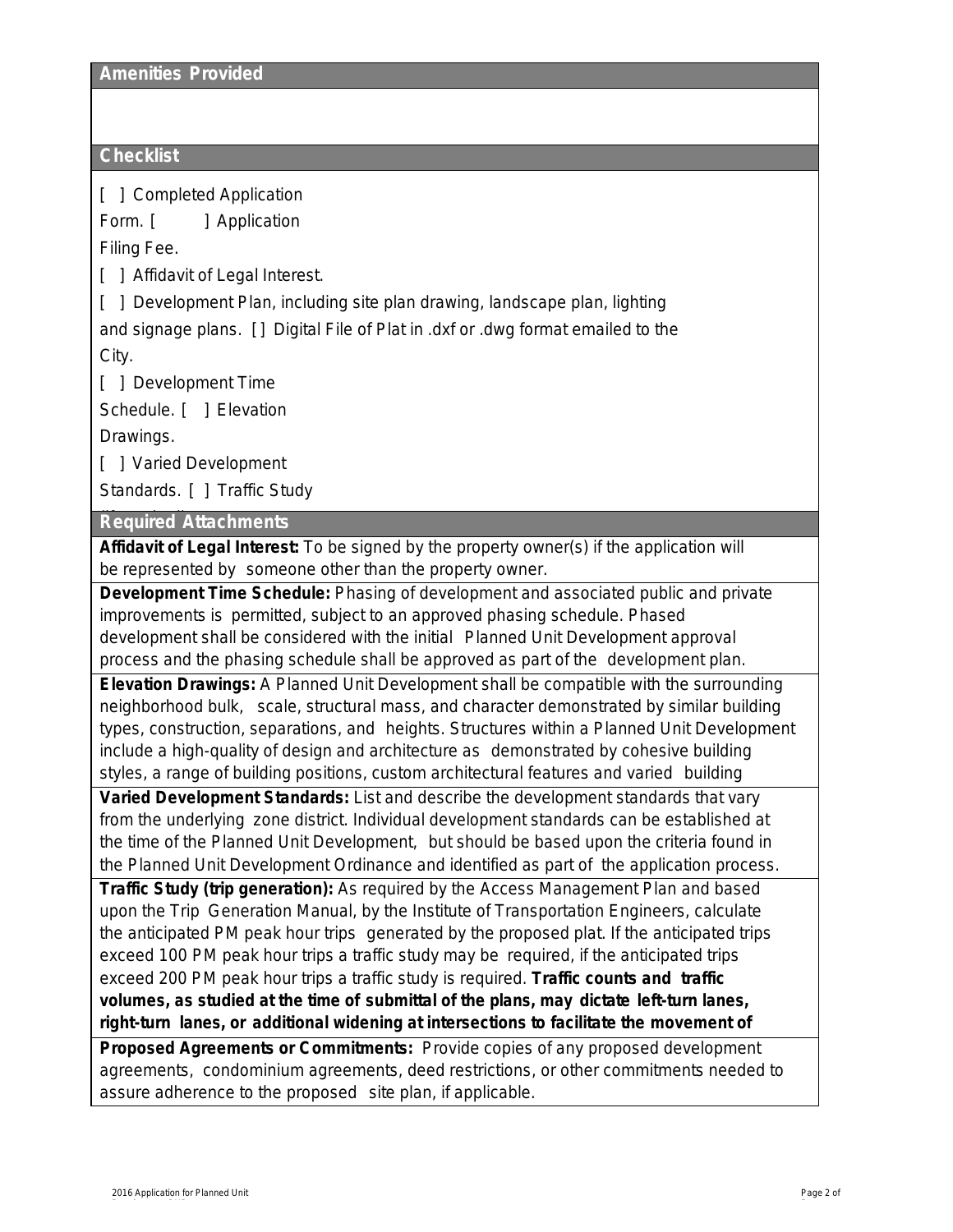## **Development Plan Requirements:** [ ] The plan shall be prepared according to the minimum standards outlined in the City of Idaho Falls Planned Unit Development Ordinance. [ ] A clean, legible, site plan on 24" x 36" sheet(s). [ ] The plan shall consist of a complete site plan drawn in accordance with generally accepted engineering practices and shall be drawn to one of the following standard scales, or as approved by the City:  $1" = 20'$ ,  $1"$  $= 30'$ ,  $1" = 40'$ ,  $1" = 50'$ ,  $1" = 60'$ , or  $1" = 100'$ . [ ] North arrow. [ ] Address of the proposed building site, if available. [ ] Legal description. [ ] Actual dimensions and the shape of the development and any subdivided lots. [ ] Individual lots lines of each parcel which is to be created for separate ownership. [ ] Topography of land and proposed grading plan. [ ] Plans for handling of storm water runoff. [ ] Location of easements for water lines, fire hydrants within 1000' of development, sewer lines, storm sewer lines and other utilities. [ ] Size and location of existing or proposed building and structures. [ ] Landscape plan designed by a licensed landscape architect or other qualified person, showing the spacing and sizes of landscaping. Specific types of landscaping may be detailed after the site plan has been approved. [ ] Traffic circulation plan, service areas, private streets and major points of access to public rights-of-way. [ ] Street names and street and alley rights-of-way. [ ] Proposed land-uses with location and size of existing and proposed buildings. [ ] Areas to be designated as common space, amenities provided, and connections to public uses. [ ] Distances from building to right-of-way, private streets, easements and lot lines. [ ] Off-street parking and loading areas with dimensions. [ ] Exterior lighting with type, dimensions and foot-candles. [ ] Signage proposals for commercial uses. [ ] Buffering and screening areas. [ ] Building heights. [ ] Trash enclosure. **Neighborhood Meeting Checklist** [ ] Time, date and location of the Neighborhood Meeting. [ ] Names and addresses of property owners to whom notice was sent. [ ] Names and addresses of all attendees.

[ ] Summary of comments, suggestions and discussions. (A verbatim transcript of the Neighborhood Meeting **is not** required nor is a video and/or audio tape (unless the applicant wishes to submit it).

[ ] Applicant's response to comments, suggestions and discussion, including and modifications made or intended to be made to the project proposal/application to be made to the project proposal/application as a result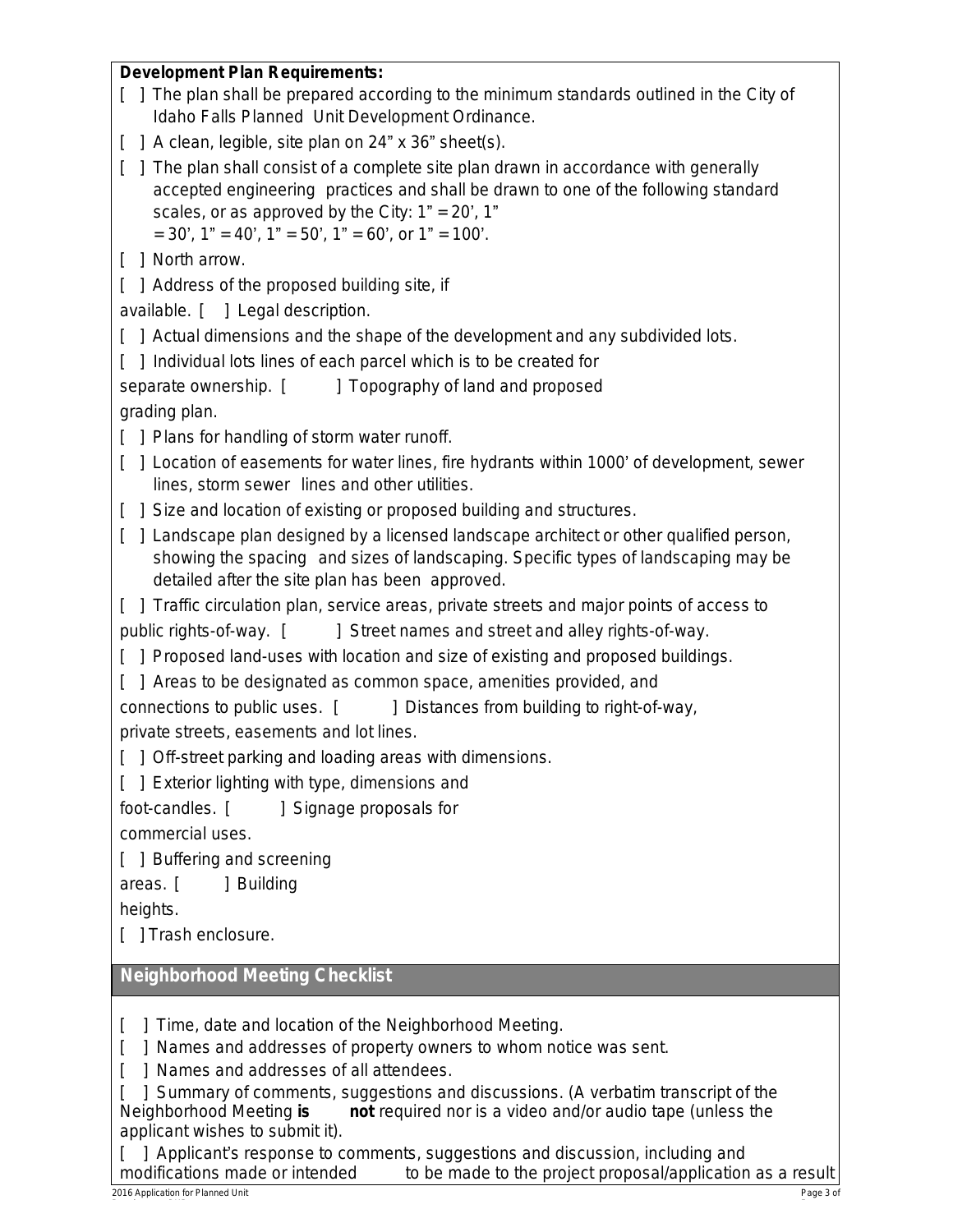| <b>Fees</b>                                        |       |  |
|----------------------------------------------------|-------|--|
| Application Filing Fee(s): Due at time application |       |  |
| is submitted Advertising Fee:                      |       |  |
| \$50.00                                            |       |  |
| <b>Signature of Applicant(s)</b>                   |       |  |
|                                                    | Date: |  |
|                                                    | Date: |  |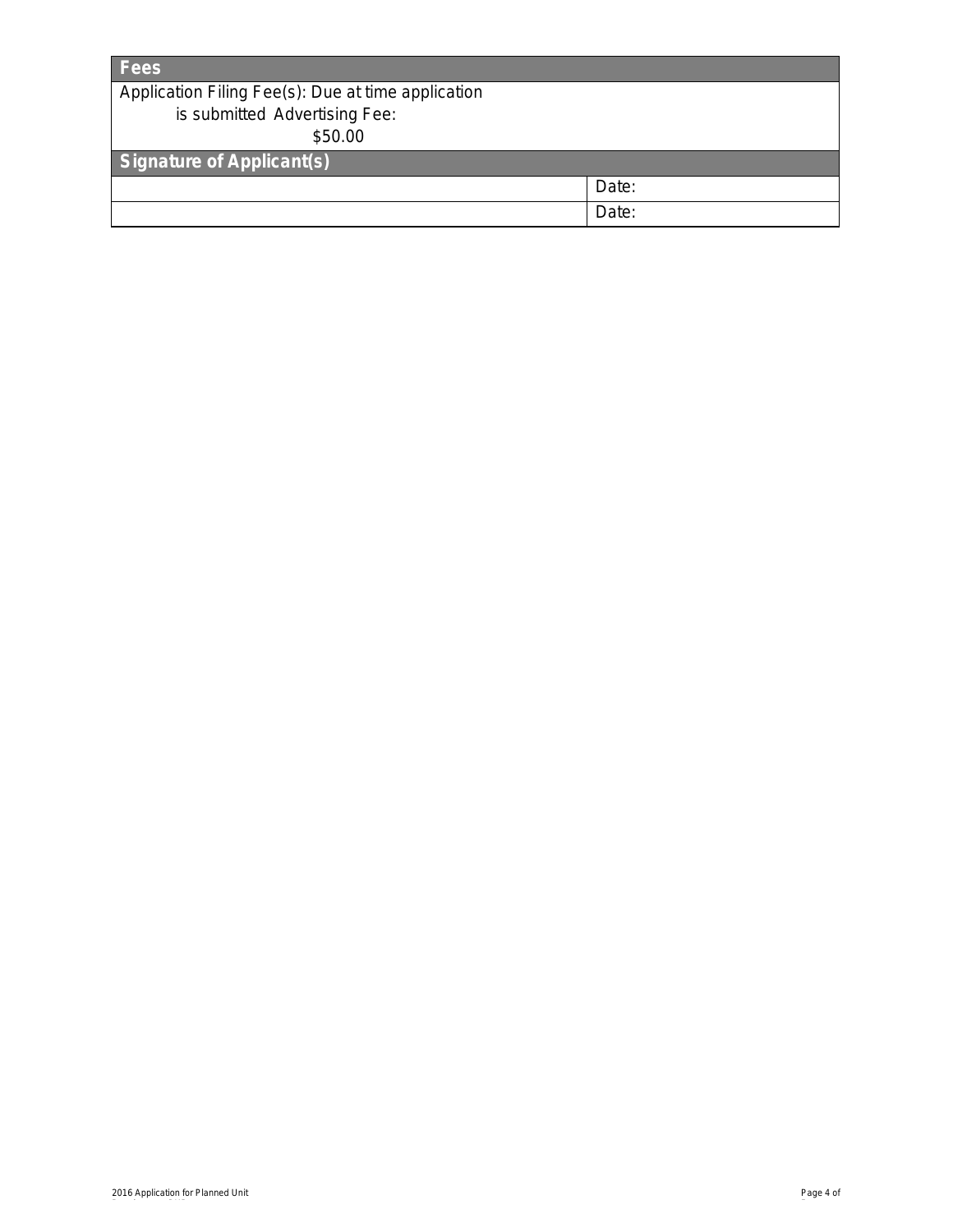### **AFFIDAVIT OF LEGAL INTEREST**

| <b>STATE OF IDAHO</b>                                                                                                                                                                                                         |                                                                                                              |  |
|-------------------------------------------------------------------------------------------------------------------------------------------------------------------------------------------------------------------------------|--------------------------------------------------------------------------------------------------------------|--|
| <b>SS</b><br><b>COUNTY OF BONNEVILLE</b>                                                                                                                                                                                      |                                                                                                              |  |
| the control of the control of the control of the control of the control of the control of the control of the control of the control of the control of the control of the control of the control of the control of the control |                                                                                                              |  |
| Name                                                                                                                                                                                                                          | Address                                                                                                      |  |
| City                                                                                                                                                                                                                          | Being first duly sworn upon<br>Oath, depose and say:<br><b>State</b>                                         |  |
|                                                                                                                                                                                                                               | Being the owner of record of the property described on the attached sheet, I grant permission to:            |  |
| Name                                                                                                                                                                                                                          | Address                                                                                                      |  |
| To submit the following application pertaining to that property, check all that applies:                                                                                                                                      |                                                                                                              |  |
| [ ] Preliminary<br>Plat [ ] Final<br>Plat<br>[ ] Variance<br>[ ] Conditional Use<br>Permit                                                                                                                                    | <b>Planned Unit Development</b><br>] Comprehensive Plan Map<br>Amendment [ ] Annexation<br>Rezone to _______ |  |

I agree to indemnify, defend and hold the City of Idaho Falls and its employees harmless from any claims to liability resulting from any dispute as to the statements contained herein or as to the ownership of the property which is the subject of the application.

Dated this  $\qquad \qquad$  day of  $\qquad \qquad$  20  $\qquad$ 

**Signatu** 

re SUBSCRIBED AND SWORN to before me the day and year first

above written.

Notary Public for Idaho

Residing at

5